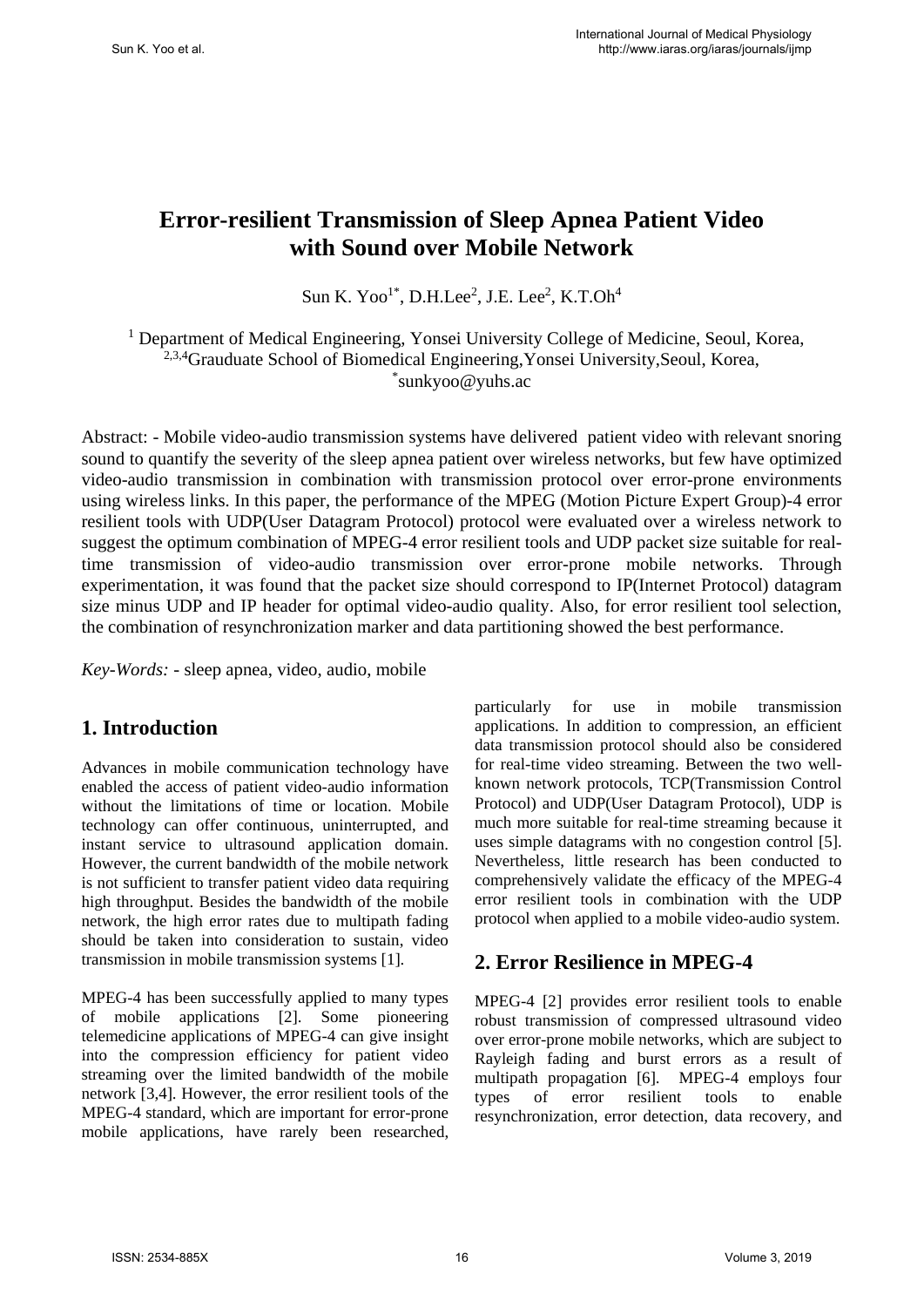error concealment: resynchronization markers (RMs), data partitioning (DP), reversible variable length coding (RVLC), and header extension code (HEC).

## **3. Experimentation**

### **3.1. Data Transmission Format**



Fig. 1. Encapsulation of a UDP datagram within an IP packet

An MPEG-4 bit stream composed of a series of video packets is encapsulated into an IP datagram using the UDP protocol. As shown in (Fig. 1), an IP datagram consists of UDP data corresponding to the fragmented MPEG-4 bit stream data, 8 bytes of UDP header and 20 bytes of IP header. A total of 28 bytes of overhead is created by the attached headers [5]. Particularly, the UDP protocol drops the whole UDP datagram when corruption of the UDP datagram is detected by the checksum field within the UDP header.

### **3.2. Experimentation**



Fig. 2. A typical image extracted from a patient video with audio and signals interface for experimentation

Measurements were taken for 7 days at the Seoul metropolitan area. As shown in (Fig. 2), 30 seconds of captured video-audio were repeatedly used for each measurement. The output bit rate of the MPEG-4 encoder (spatial resolution of 320x240, frame rate of 4 frames/sec, and key-frame period of 2 sec) was set to 80 Kbps, considering a measured mean bit rate of 100 kbps for the reverse link [7] and an MPEG-4 decoder buffer margin of 20 kbps for network jitter compensation. Because of the interrelation between the error resilient tools (for example, RVLC should only be used in conjunction with DP), and the header's relative importance compared to other streaming data, three different combinations of error resilient tools were considered, all utilizing HEC: RM only, RM with DP, and RM with both DP and RVLC. At the MPEG-4 decoder, an error concealment technique was employed before evaluating video quality. In particular, when the frame drop occurred due to a burst error, the dropped frame was replaced by the previous frame. The MPEG-4 simple profile with error resilient tools was implemented by mpegable Video SDK (Dicas Co., Germany) [8].

### **4. Results**

In order to analyze the error effect of the wireless networks with respect to different IP datagram sizes (corresponding to UDP datagram sizes), the IP datagram size was varied between 200 and 5000 bytes. As shown in (Fig. 3), the DLR increased as IP datagram size increased, because UDP discards the entire datagram regardless of the amount of corruption when an error is detected within. As the size of the IP datagram increased, the percentage of UDP data increased relative to the headers (with a fixed size of 28 bytes), Thus, PSNR increased as the size of the IP datagrams increased.

When the compressed bit stream is not contaminated by error (before transmission) as shown in (Fig. 4a), the highest PSNR can be obtained without using any error resilient tools. Moreover, the PSNR decreases as more MPEG-4 error resilient tools are employed. (The use of headers is unavoidable if any error resilient tool is employed.) Thus, for fixed-size bits, the bits allocated for a patient video can be decreased if the bits allocated for headers are increased. Particularly, the abrupt change in PSNR for the case using RM with both DP and RVLC is due to fact that the prefix for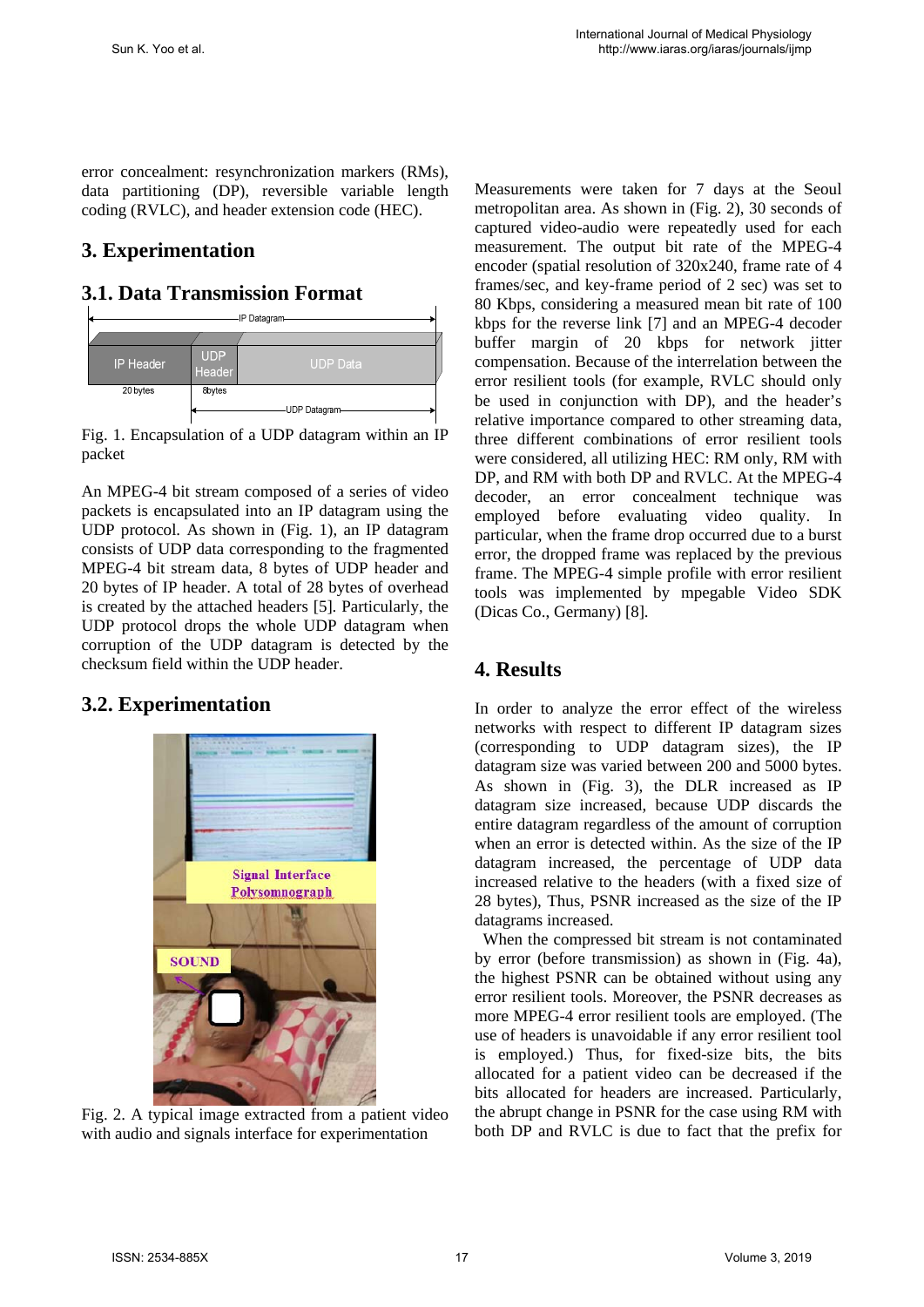0 0.005  $0.01$ ≅0.015<br>— 0.02 0.025  $0.03$ 200 400 600 800 1000 1300 1500 3000 5000 IP packet size [bytes]

RVLC requires additional space compared to RM and DP.

Fig. 3. Datagram Loss Rate(DLR) in terms of IP datagram size after mobile transmission

When the compressed bit stream is contaminated by error because of bit stream transmission over the cellular network, as shown in (Fig. 4b), RM with DP shows the highest PSNR. Since the PSNRs for RM only and for RM with DP are higher than that for case of no error resilient tools, MPEG-4 compression with error resilient tools (except RVLC) is more suitable for mobile applications than without error resilient tools. Particularly, lower coding efficiency with added prefix and complicated decoding logic for RVLC resulted in the worst PSNR performance, as shown in the case using RM with both DP and RVLC.

#### **5. Conclusion**

The selection of an appropriate error resilient video compression method might be a primary concern in designing a mobile video-audio transmission system running over a mobile network with limited bandwidth. Among the many standard video compression methods available, MPEG-4 can be regarded as one of the most appropriate for compressing video data for transmission over a mobile network, because MPEG-4 offers high compression at a low bit rate and useful error-resilient tools [6]. In addition to the compression method, a transmission protocol, either TCP or UDP, should also be taken into consideration when transmitting a compressed bit stream over an IP-based mobile network [9]. For realtime video-audio transmission over an error-prone mobile network, the conditions required to select the transmission protocol are the capability for real-time streaming and tolerance to frame loss [10].



Fig. 4. PSNR with respect to different combinations of error resilient tools a) before mobile transmission b) after mobile transmission

TCP is unsuitable because the retransmission mechanism it uses to guarantee reliable transmissions violates the real-time streaming condition. Hand-offs and burst errors often mistakenly trigger TCP's retransmission mechanism, which can unpredictably increase the transmission delays. Contrary to TCP, UDP is appropriate for error prone mobile networks because it is a relatively "unreliable" protocol. It employs simple datagrams with no retransmission control. When an error occurs, UDP simply drops the frame [11]. Hence, MPEG-4, when used in